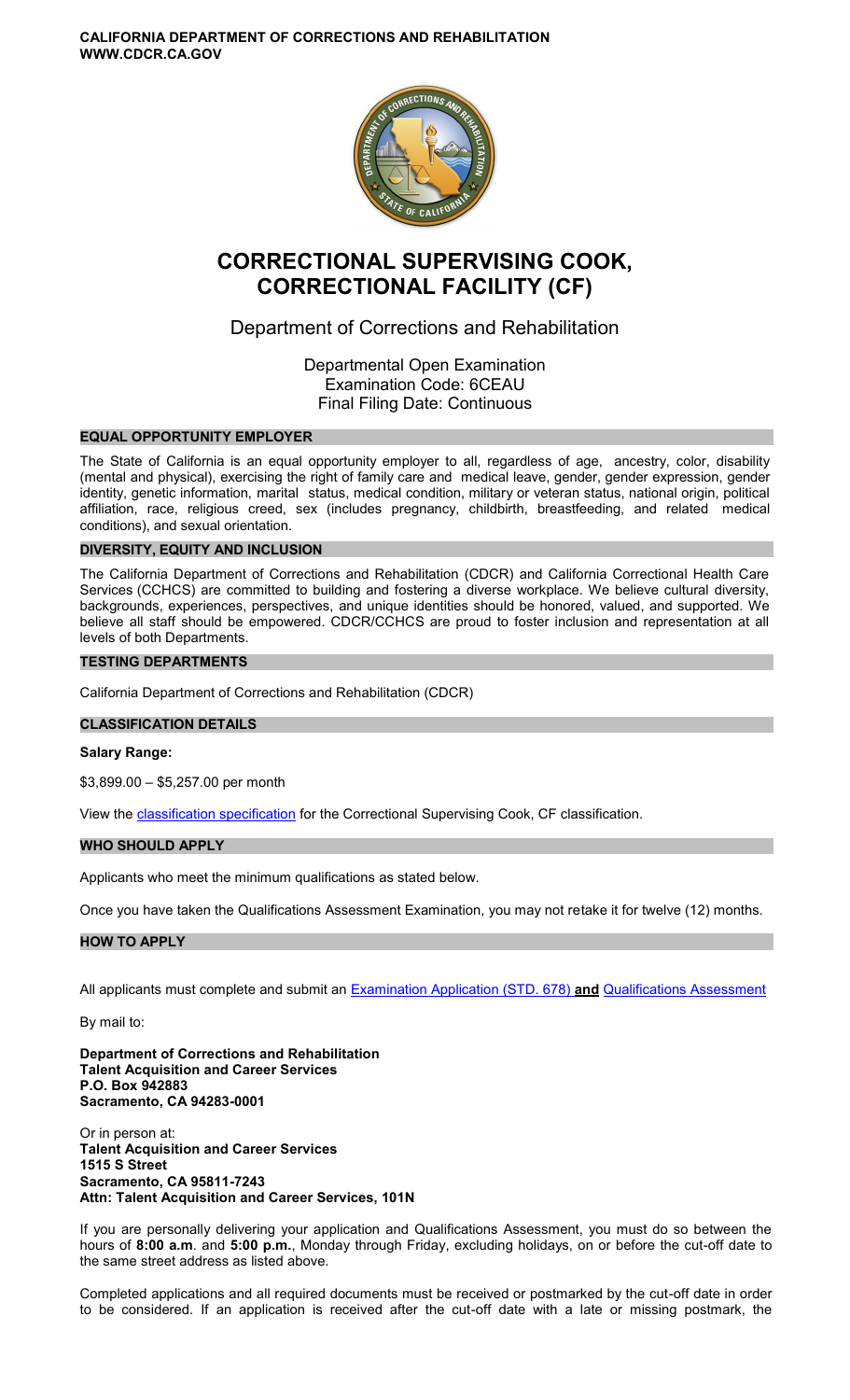#### **CORRECTIONAL SUPERVISING COOK, CF BULLETIN RELEASE DATE:** 01/20/2017

application is considered late and will be included in the next cut-off date for processing. It is the applicant's responsibility to submit their application on time and to ensure the envelope is postmarked if applying by way of U.S. mail or contains proof of timely deposit with a parcel delivery or courier service. Dates printed on Mobile Bar Codes, such as the Quick Response (QR) Codes available at the United States Postal Service (USPS), are not considered Postmark dates for the purpose of determining timely filing of an application.

Qualifications Assessments for Correctional Supervising Cook, CF are available from the CDCR website at: [Correctional Supervising Cook, CF](https://www.cdcr.ca.gov/careers/wp-content/uploads/sites/164/2021/05/CorrSupCookCFQA-O-C.pdf) or in person at the street address listed above.

**NOTE:** Only applications with an original signature will be accepted.

#### **SPECIAL TESTING ARRANGEMENTS**

If you require special testing arrangements due to a verified disability or medical condition, mark the appropriate box on your Examination Application (STD. 678) and you will be contacted to make specific arrangements. You may also contact Talent Acquisition and Career Services at (916) 322-2545.

#### **APPLICATION DEADLINES/REQUIREMENTS**

Candidates must complete and return the Correctional Supervising Cook, CF Qualifications Assessment along with his/her Examination Application (Std. Form 678). Candidates who meet the minimum qualifications will have their Qualifications Assessment rated.

All applicants must meet the minimum qualifications for this examination by the cut-off date.

#### **TEST DATE**

Applications will be accepted on a continuous basis.

#### **Cut-off dates for processing will be:**

| August 2, 2021    | November 1, 2021 | February 1, 2022 | May 2, 2022  |
|-------------------|------------------|------------------|--------------|
| September 1, 2021 | December 1, 2021 | March 1, 2022    | June 1, 2022 |
| October 1, 2021   | January 3, 2022  | April, 2022      | July 1, 2022 |

**NOTE:** *Check back periodically as cut-off dates may be added in the future. Additionally, cut-off dates are subject to change or be cancelled at any time. Such changes or cancellations will be in accordance with civil service laws and rules.* 

Results notices will be mailed in 6 – 7 weeks following each cut-off date. Please contact Talent Acquisition and Career Services at (916) 322-2545 if you have not received your notice after 7 weeks.

#### **MINIMUM QUALIFICATIONS**

#### **Either 1**

**Experience:** One year of experience in the California state service performing the duties of a Cook Specialist 2 (Correctional Facility) or a Cook Specialist 2.

#### **Or 2**

**Experience:** Two years of experience in a supervisory capacity over cooks and other food service workers with responsibility for supervising and assisting with the preparation, cooking, and serving of various food items. **and** 

**Education:** Equivalent to completion of the twelfth grade.

**NOTE: High School Equivalence**: Equivalence to completion of the 12<sup>th</sup> grade may be demonstrated in any one of the following ways: 1) passing the General Educational Development (GED) test; 2) completion of 12 semester units of college-level work; 3) certification from the State Department of Education, a local school board, or high school authorities that the candidate is considered to have education equivalent to graduation from high school; or 4) for clerical and accounting classes, substitution of business college work in place of high school on a year- for-year basis.

Qualifying experience may be combined on a proportionate basis if the requirements stated above include more than one pattern and are distinguished as "Either" 1, "or" 2, "or" 3, etc. For example, candidates who possess qualifying experience amounting to 50% of the required time of Pattern 1, and additional experience amounting to 50% of the required time of Pattern 2, may be admitted to an examination as meeting 100% of the overall experience requirement.

**OUT-OF-CLASS EXPERIENCE:** A "completion of an out-of-class assignment" memorandum, dated within one year of assignment completion, is required to use as out-of-class experience to meet the minimum qualifications for examination purposes. Employees may obtain this documentation from his/her Institutional Personnel Officer/Personnel Liaison. Out-of-class experience without required documentation will not be considered for examination purposes.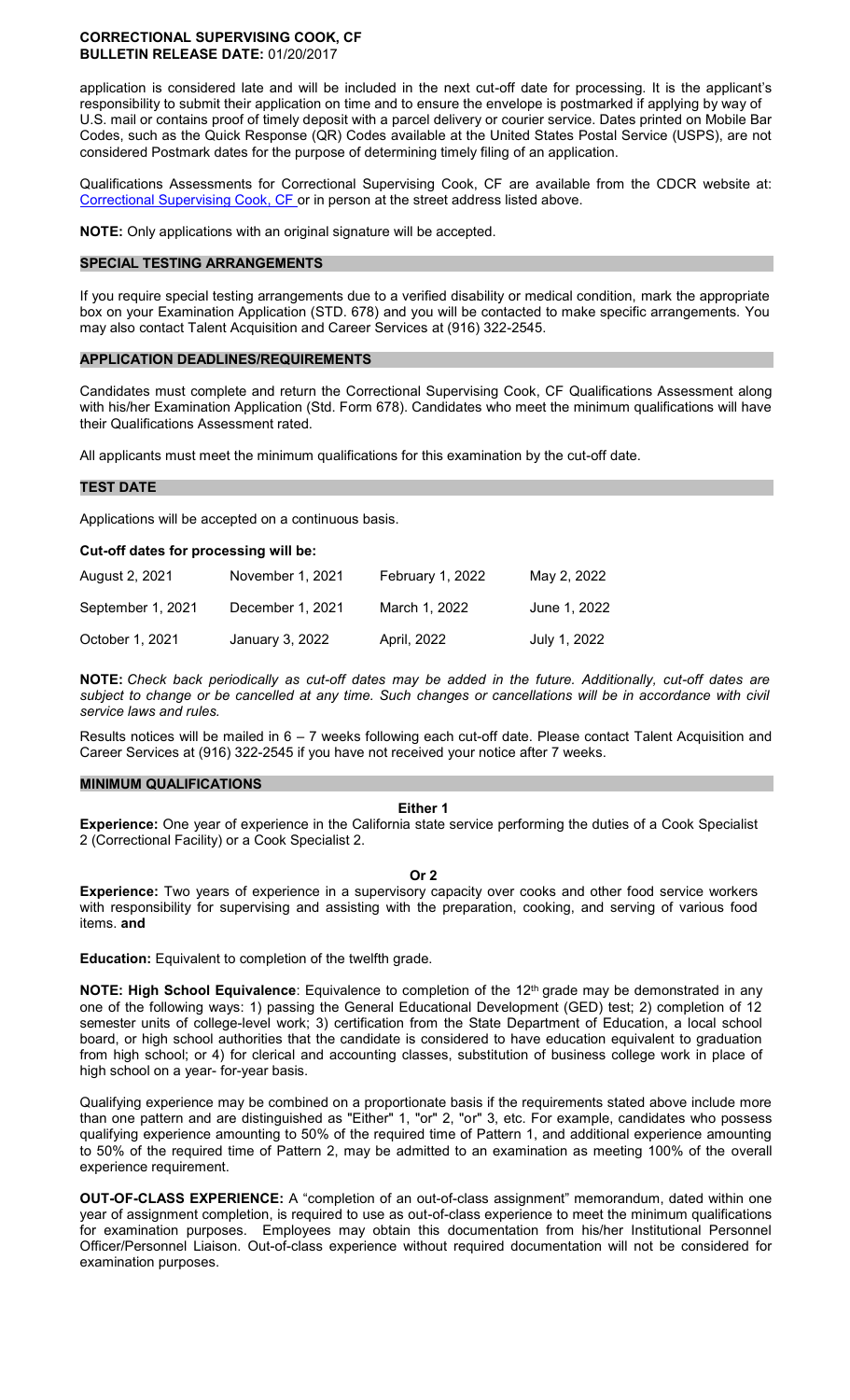## **SPECIAL PERSONAL CHARACTERISTICS**

Sympathetic understanding of and willingness to work with the resident population of a State correctional facility; supervisory ability; personal cleanliness; good sense of smell and taste; and freedom from communicable diseases.

## **SPECIAL PHYSICAL CHARACTERISTICS**

Persons appointed to positions in this class must be reasonably expected to have and maintain sufficient strength, agility, and endurance to perform during stressful (physical, mental, and emotional) situations encountered on the job without compromising their health and well-being or that of their fellow employees or that of inmates and wards.

## **POSITION DESCRIPTION AND LOCATION(S)**

A **Correctional Supervising Cook, CF,** either (1) in a small State correctional culinary program, plans, organizes, supervises, and assists with the preparation, cooking, and serving of food to residents and employees; or (2) in a medium-sized State correctional culinary program, has charge of a shift and supervises and assists with the preparation, cooking, and serving of food to residents and employees; or (3) in a large correctional culinary program, supervises a large crew in the preparation, cooking, and serving of food to residents and employees; supervises the maintenance of culinary equipment, supplies, and work areas; instructs culinary workers; maintains order and supervises the conduct of inmates, youthful offenders, residents, or patients; protects and maintains the safety of persons and property; may instruct, lead, or supervise inmates, youthful offenders, or resident workers; and does other related work.

Position(s) exist statewide with CDCR

#### **EXAMINATION PLAN**

**EXAMINATION INTERVIEWS WILL NOT BE HELD.** This examination will consist of a Qualifications Assessment weighted 100%. To obtain a position on the eligible list, applicants must achieve a minimum rating of 70.00% on the Qualifications Assessment.

The Qualifications Assessment is designed to elicit a range of specific information regarding each candidate's knowledge, skill, abilities, and potential to effectively perform the duties relative to the classification. Candidates who meet the minimum qualifications will have their Qualifications Assessment rated and successful candidates will be placed on an eligible list. **SUBMISSION OF THE QUALIFICATIONS ASSESSMENT IS MANDATORY**. Candidates who do not submit a completed Qualifications Assessment will be eliminated from this examination.

#### **Qualifications Assessment -- Weighted 100.00%**

**Scope:** Emphasis in the examination will be on measuring competitively, relative to job demands, each candidate's:

#### **Knowledge of:**

- 1. Principles, procedures, and equipment used in the storage, care, preparation, cooking (including baking), dispensing, and serving of food in large quantities.
- 2. Kitchen sanitation and safety measures used in the operation, cleaning, and care of utensils, equipment, and work areas.
- 3. Food handling sanitation (Hazard Analysis Critical Control Point Programs).
- 4. Food values as well as nutritional and economical substitutions within food groups.
- 5. Principles of effective supervision.<br>6. Food accounting.
- Food accounting.
- 7. Use of purchase orders for food and equipment.
- 8. Training methods.
- 9. A manager's/supervisor's responsibility for promoting equal opportunity in hiring and employee development and promotion, and for maintaining a work environment free of discrimination and harassment.
- **Ability to:** 
	- 1. Plan palatable and adequate menus.
	- 2. Plan, organize, and direct the work of others.
	- 3. Keep records.
	- 4. Prepare reports and memorandums.<br>5. Communicate effectively.
	- Communicate effectively.
	- 6. Keep inventories and make requisitions.<br>7. Use appropriate equipment.
	- Use appropriate equipment.
	- 8. Judge food quality.
	- 9. Determine food quantities necessary for groups of varying sizes.
	- 10. Prepare and cook all food groups.
	- 11. Direct the preparation and distribution of special diets.
	- 12. Plan food production to schedule.
	- 13. Plan and conduct in-service training programs.
	- 14. Analyze situations accurately and take effective action.
	- 15. Effectively promote equal opportunity in employment and maintain a work environment that is free of discrimination and harassment.

The Job Analysis identifies job duties and job requirements for the classification and may be referenced in preparing for the examination. The Job Analysis for the Correctional Supervising Cook, CF is available on the CDCR website at: [CDCR Job Analysis](https://www.cdcr.ca.gov/Career_Opportunities/HR/OPS/Exams/Analysis/index.html)